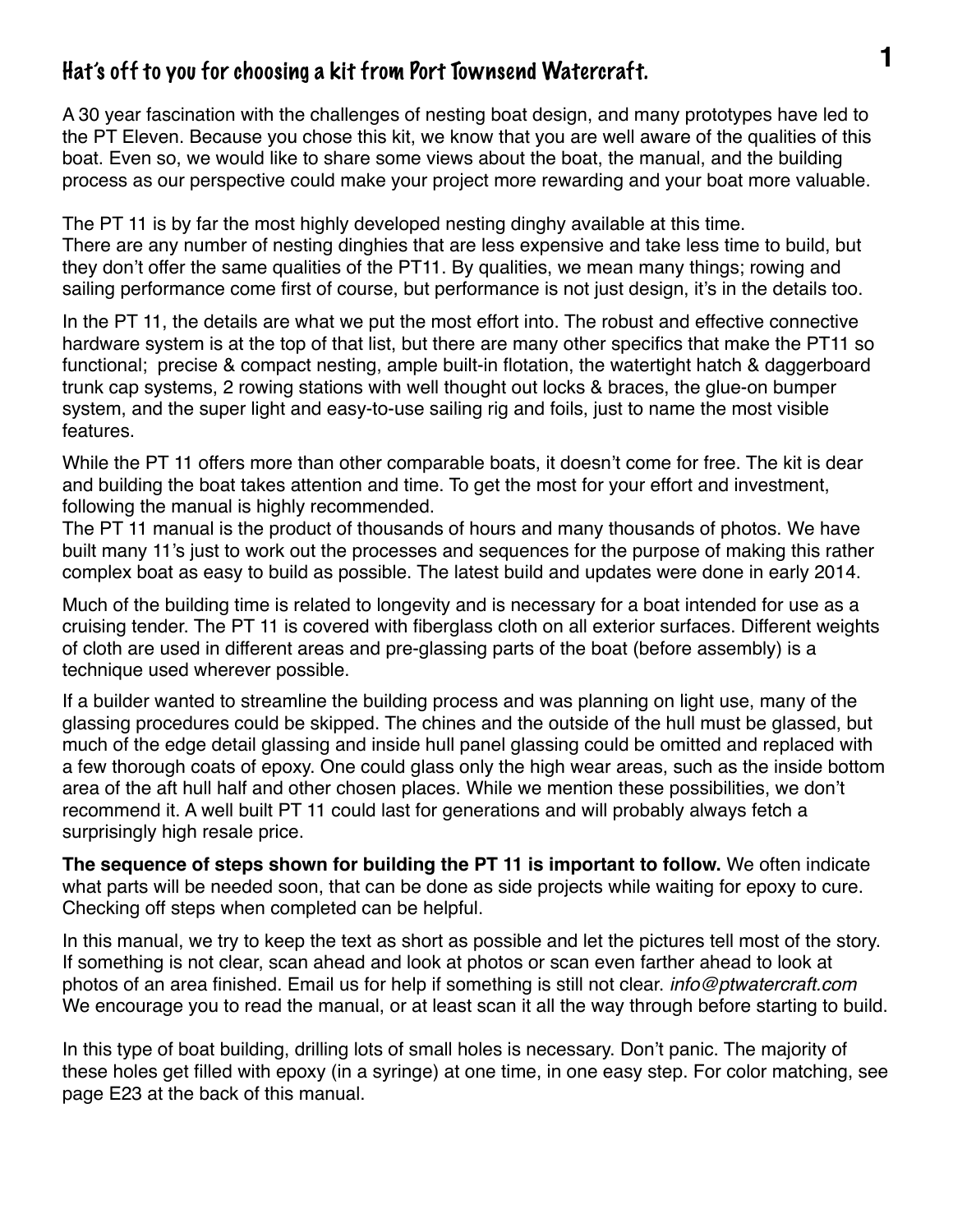Techniques described in the manual are initially very detailed. Repeated techniques are later described in less detail. By then you will be well acquainted with things like preparation before gluing or filleting, taping, clean up, etc.. so keep in mind what you learn early on or refer back to earlier descriptions. Waiting for epoxy to cure before moving to the next step is assumed and not always specified.

#### **FIBERGLASS**

**4 oz** cloth is used on most of the interior surfaces and the inside faces of the hull panels. The PT 11 kit comes with 26 ft of 50" wide cloth.

**6 oz** is used for glassing the outside of the hull and taping the chines. The kit comes with 19 ft of 50" wide cloth.

**8.9** oz. # 7725 is a weave of cloth developed for aircraft construction. It is stronger than normal woven cloth of this weight and takes less epoxy to saturate and fill coat. This cloth is used for glassing the hull bottom and for local reinforcements. The kit comes with 4 ft of 50" wide "Rutan" cloth

**11.5** oz. unidirectional fiberglass strips are applied to the outside of the gunwales to substantially stiffen the hull. There is a small roll of this in your kit.

**Peel ply** is used for smoothing the chine tapes and other glass taping. The kit comes with 75" of peel ply.

**All fiberglass cloth and peel ply, (including scraps) should be kept on a roll and treated carefully to avoid wrinkling and to keep it clean**.

#### **FILLERS**

There are four fillers (for thickening epoxy) used in the building of the PT ELEVEN.

These fillers are usually used in various combinations to achieve desired properties as described in the epoxy section of the manual. (We do not use wood flour.)

The fillers needed are:

Colloidal silica, (WEST SYSTEM® 406), 407 Low-Density Filler, 404 High-Density Filler, and 410 Microlight Faring Filler®. (the numbers here are WEST SYSTEM(TM) reference numbers)

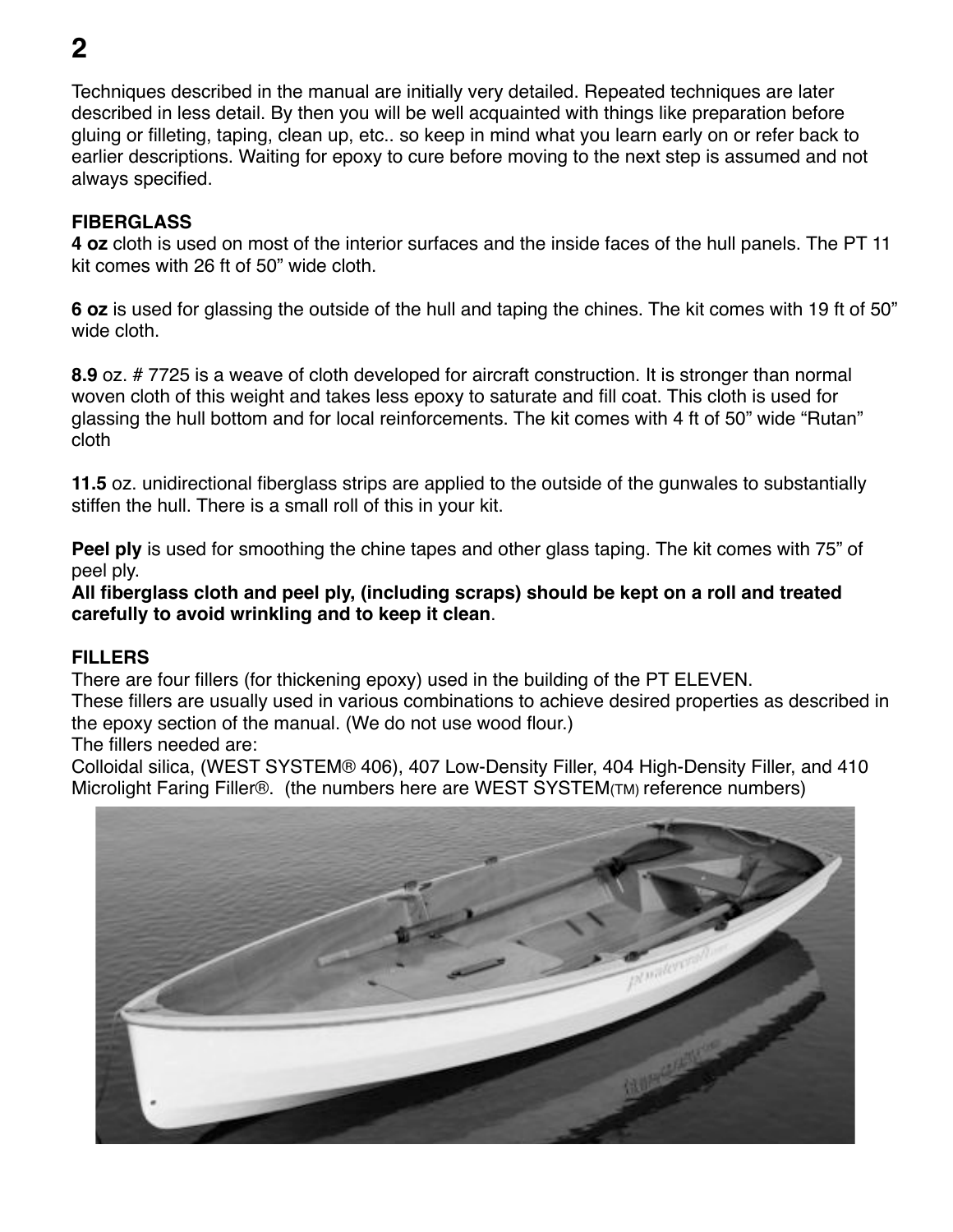The PT 11 requires: One large (5.5 oz) tub of colloidal silica.(WEST SYSTEM® ref: 406-7) One large tub (12 oz) of 407-15 Low-Density Filler.

One small tub (15.2 oz) of 404 High-Density Filler. *(When you order our optional WEST SYSTEM epoxy kit,*  One small tub (2 oz) of 410-2 Microlight Faring Filler®!! ! *these fillers are part of that kit)*

Other epoxy supplies are talked about in the epoxy section of the manual. A list of hardware store tools and materials needed for building the PT 11 follows.

Tools:

-A small router is necessary. A laminate trimmer router is the most appropriate and most economical.

- -Three router bits are required: One bottom bearing flush cutting bit, one 1/4" round over bit, and one 3/16" round over bit.
- -A random orbit sander is required. One that connects to a vacuum would be best.

-A jigsaw is used occasionally.

-A hot melt glue gun is needed.

These are cheap and most useful.

-A heat gun or Hair dryer.

-A block plane and sharpening stone will be very helpful.

- -A combination square (seen throughout the manual) is used for scribing pencil lines.
- 10, 2" C-clamps are needed and can be seen in the manual.
- -A small drill bit set (in 64ths of an inch) is needed.

-Wire cutters, vise grips, and needle nosed pliers are needed for wiring the panel edges.

-Sharp scissors, **a snap-off blade knife** (seen to the right), and an

 X-Acto® knife are needed.. The knives can be the most dangerous tools in the shop. Never cut toward hands or arms.

**# 6 coarse thread drywall type screws of two lengths are needed. 1"** long & **1 1/4"** long.

**Wire nails of 2 sizes are needed. 5/8" long #19 nails and 1" long # 17 nails.** 

### **4-penny nails 1 1/2" long are needed.**

-A small roll of 4 mil clear plastic sheeting and a roll of 2" wide clear plastic packing tape.

-One sheet of 3/4" particle board and a few 8' 2x4's will be needed for a table.

-Sheet sandpaper. 80, 100, 120 & 220 grit.

- Glue brushes,

- roller handle, Wooster 1/8" nap foam roller covers, ...



|  | <b>M</b> |  |  |
|--|----------|--|--|
|  |          |  |  |
|  |          |  |  |

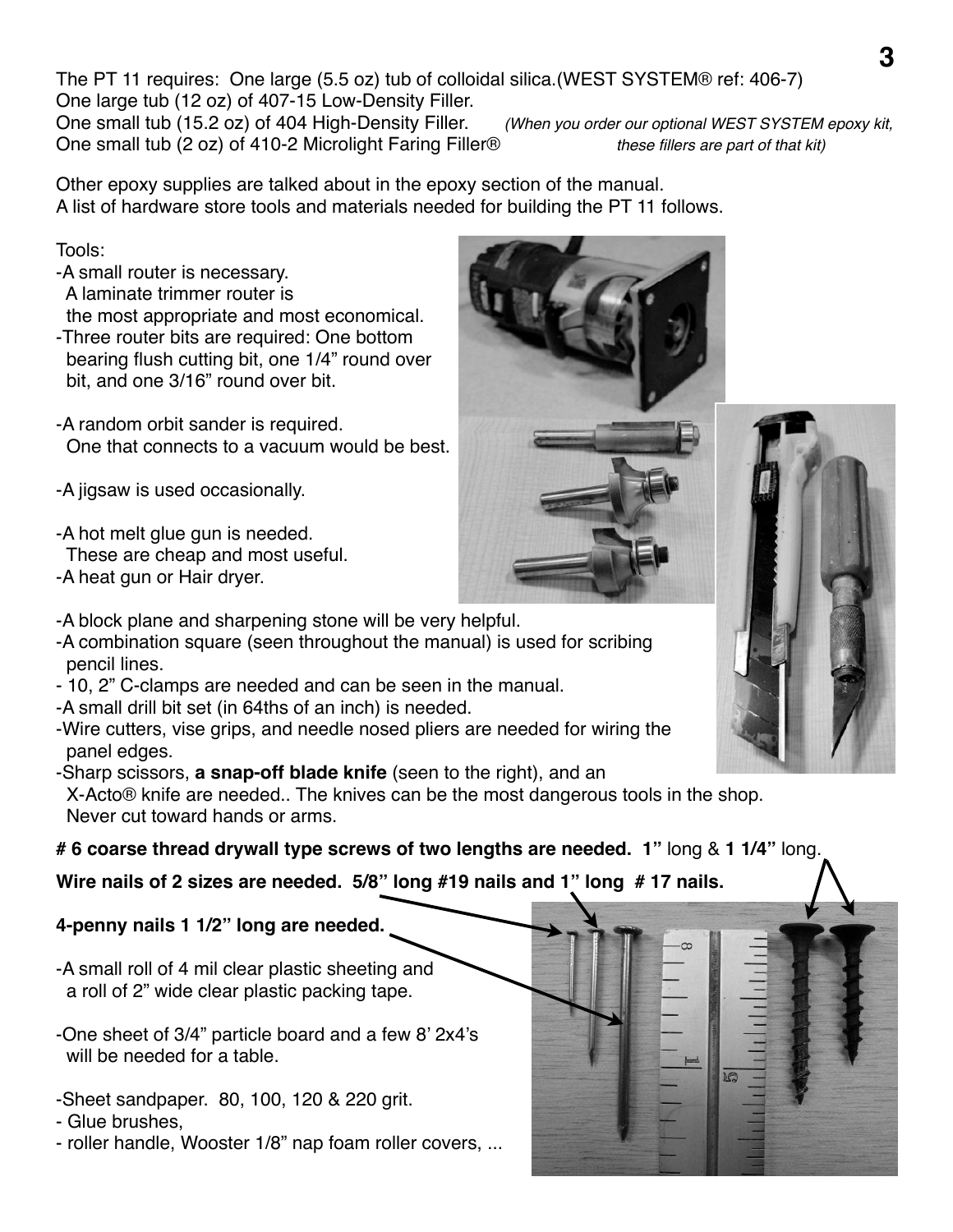# Table of Contents - italic page numbers indicate some related pages

| Gluing-11                                                                            |      |
|--------------------------------------------------------------------------------------|------|
|                                                                                      |      |
| Glassing-17, Fill-coat-19, Glass upper (#3) panels - 20                              |      |
|                                                                                      |      |
| Attach transom former-24, Attach cleat to mast step bulkhead-25                      |      |
| Assemble & Glue Gunwales -27, Sanding Hull Panels -30,                               |      |
| Trimming and beveling Panel edges -31, Cut at scribe marks -32                       |      |
| Pre-Drilling wire & Screw Holes -33,                                                 |      |
| Screw holes for Gunwale, fwd/aft ends of Panels -35                                  |      |
|                                                                                      | 36   |
| Wiring Hull Panel Edges -39, Back Seat Bulkhead -45, Transom -46                     |      |
| Panels #2 -47, Panels #3 -49,                                                        |      |
|                                                                                      |      |
|                                                                                      |      |
| Gluing Hull Seams -61, Removing Hull Wires -63                                       |      |
|                                                                                      |      |
| inwale doubler70                                                                     |      |
|                                                                                      |      |
|                                                                                      |      |
|                                                                                      |      |
|                                                                                      |      |
|                                                                                      |      |
|                                                                                      |      |
|                                                                                      |      |
| Glassing main bulkheads -92                                                          |      |
| Installing main bulkheads -99, Spacers -100,                                         |      |
| Glue in bulkheads -104                                                               |      |
|                                                                                      | .105 |
| Installing gussets -107 filleting gussets - 120 glassing gussets - 134 coating - 142 |      |
|                                                                                      |      |
| Glue in trunk -118,                                                                  |      |
|                                                                                      |      |
|                                                                                      |      |
|                                                                                      |      |
|                                                                                      |      |
| Notes on peel ply - 13                                                               |      |
|                                                                                      |      |
|                                                                                      |      |